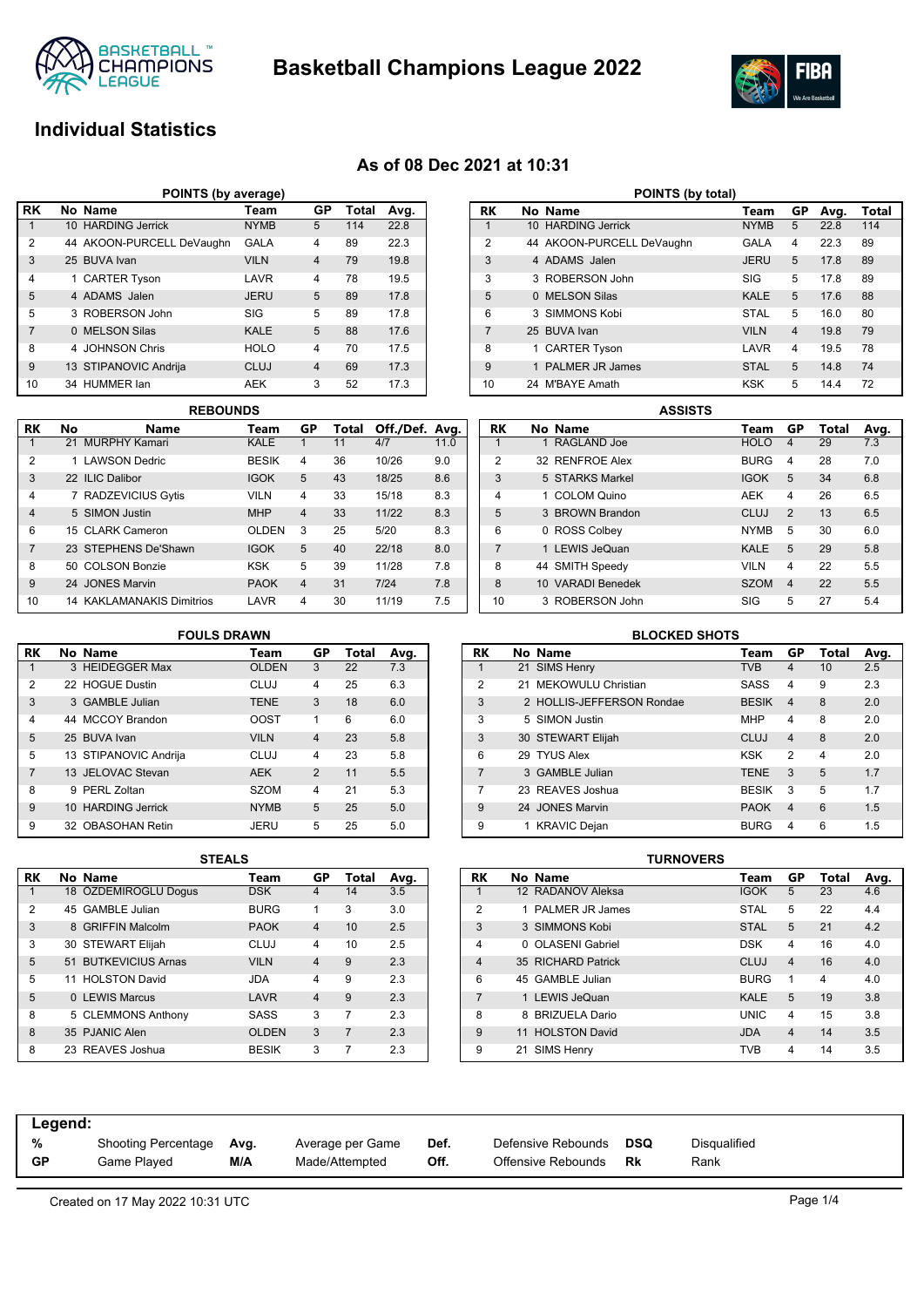



## **Individual Statistics**

|              | TOTAL FIELD GOALS % (8 attempts/game minimum) |                           |              |                |       |      |  |  |  |  |  |
|--------------|-----------------------------------------------|---------------------------|--------------|----------------|-------|------|--|--|--|--|--|
| RK           |                                               | No Name                   | Team         | GP             | M/A   | %    |  |  |  |  |  |
| $\mathbf{1}$ |                                               | 19 SHERMADINI Giorgi      | <b>TENE</b>  | 1              | 6/8   | 75.0 |  |  |  |  |  |
| 2            | 21.                                           | <b>ODIASE Tai</b>         | <b>OLDEN</b> | 4              | 23/33 | 69.7 |  |  |  |  |  |
| 3            |                                               | 0 OLASENI Gabriel         | <b>DSK</b>   | $\overline{4}$ | 22/33 | 66.7 |  |  |  |  |  |
| 4            |                                               | 13 STIPANOVIC Andrija     | CLUJ         | 4              | 27/41 | 65.9 |  |  |  |  |  |
| 5            |                                               | 4 JOHNSON Chris           | <b>HOLO</b>  | $\overline{4}$ | 26/41 | 63.4 |  |  |  |  |  |
| 6            |                                               | 1 CARTER Tyson            | LAVR         | 4              | 29/46 | 63.0 |  |  |  |  |  |
| 7            |                                               | 21 LEISSNER Tanner        | <b>VILN</b>  | 1              | 5/8   | 62.5 |  |  |  |  |  |
| 8            |                                               | 21 SIMS Henry             | TVB          | 4              | 26/43 | 60.5 |  |  |  |  |  |
| 9            |                                               | <b>LAWSON Dedric</b>      | <b>BESIK</b> | $\overline{4}$ | 21/35 | 60.0 |  |  |  |  |  |
| 10           |                                               | 44 AKOON-PURCELL DeVaughn | GALA         | 4              | 29/49 | 59.2 |  |  |  |  |  |

|                | 2 POINT FIELD GOALS % (6 attempts/game minimum) |                           |              |                |       |      |  |  |  |  |  |
|----------------|-------------------------------------------------|---------------------------|--------------|----------------|-------|------|--|--|--|--|--|
| RK             |                                                 | No Name                   | Team         | GP             | M/A   | %    |  |  |  |  |  |
| 1              |                                                 | 19 SHERMADINI Giorgi      | <b>TENE</b>  |                | 6/8   | 75.0 |  |  |  |  |  |
| $\overline{2}$ |                                                 | 21 ODIASE Tai             | OI DEN       | 4              | 23/33 | 69.7 |  |  |  |  |  |
| 3              |                                                 | 44 AKOON-PURCELL DeVaughn | <b>GALA</b>  | $\overline{4}$ | 18/26 | 69.2 |  |  |  |  |  |
| 4              |                                                 | 77 YASAR Muhsin           | <b>TOFA</b>  | 4              | 17/25 | 68.0 |  |  |  |  |  |
| 5              |                                                 | 20 WARF Gavin             | JDA          | $\overline{4}$ | 21/31 | 67.7 |  |  |  |  |  |
| 6              |                                                 | 13 STIPANOVIC Andrija     | CLUJ         | 4              | 27/40 | 67.5 |  |  |  |  |  |
| $\overline{7}$ |                                                 | 0 OLASENI Gabriel         | <b>DSK</b>   | $\overline{4}$ | 22/33 | 66.7 |  |  |  |  |  |
| 8              |                                                 | 12 KYSER Michale          | <b>HOLO</b>  | 4              | 19/29 | 65.5 |  |  |  |  |  |
| 8              |                                                 | 1 LAWSON Dedric           | <b>BESIK</b> | $\overline{4}$ | 19/29 | 65.5 |  |  |  |  |  |
| 10             |                                                 | 22 ILIC Dalibor           | IGOK         | 5              | 20/31 | 64.5 |  |  |  |  |  |

# **TOTAL FIELD GOALS MADE**<br>Team Made

| RK              | No Name                   | Team        | GP             | Total | Avg. |
|-----------------|---------------------------|-------------|----------------|-------|------|
| 1               | 10 HARDING Jerrick        | <b>NYMB</b> | 5              | 42    | 8.4  |
| $\overline{2}$  | 44 AKOON-PURCELL DeVaughn | GALA        | 4              | 29    | 7.3  |
| $\overline{2}$  | 1 CARTER Tyson            | LAVR        | $\overline{4}$ | 29    | 7.3  |
| 2               | 8 GRIFFIN Malcolm         | <b>PAOK</b> | 4              | 29    | 7.3  |
| 5               | 45 GAMBLE Julian          | <b>BURG</b> | 1              | 7     | 7.0  |
| 6               | 2 RANDOLPH Levi           | <b>OOST</b> | 4              | 27    | 6.8  |
| $6\phantom{1}6$ | 13 STIPANOVIC Andrija     | <b>CLUJ</b> | $\overline{4}$ | 27    | 6.8  |
| 8               | 34 HUMMER lan             | <b>AEK</b>  | 3              | 20    | 6.7  |
| 9               | 4 JOHNSON Chris           | <b>HOLO</b> | 4              | 26    | 6.5  |
| 9               | 21 SIMS Henry             | <b>TVB</b>  | 4              | 26    | 6.5  |

|                | <b>2 POINT FIELD GOALS MADE</b> |                           |              |                         |       |      |  |  |  |  |
|----------------|---------------------------------|---------------------------|--------------|-------------------------|-------|------|--|--|--|--|
| RK             |                                 | No Name                   | Team         | GP                      | Total | Avg. |  |  |  |  |
| 1              |                                 | 45 GAMBLE Julian          | <b>BURG</b>  | 1                       | 7     | 7.0  |  |  |  |  |
| $\overline{2}$ |                                 | 13 STIPANOVIC Andrija     | CLUJ         | 4                       | 27    | 6.8  |  |  |  |  |
| 3              | 8                               | <b>GRIFFIN Malcolm</b>    | <b>PAOK</b>  | $\overline{\mathbf{4}}$ | 25    | 6.3  |  |  |  |  |
| $\overline{4}$ |                                 | 10 HARDING Jerrick        | <b>NYMB</b>  | 5                       | 31    | 6.2  |  |  |  |  |
| 5              |                                 | 21 SIMS Henry             | <b>TVB</b>   | $\overline{\mathbf{A}}$ | 24    | 6.0  |  |  |  |  |
| 6              |                                 | 19 SHERMADINI Giorgi      | <b>TFNF</b>  | 1                       | 6     | 6.0  |  |  |  |  |
| $\overline{7}$ |                                 | 2 HOLLIS-JEFFERSON Rondae | <b>BESIK</b> | $\boldsymbol{4}$        | 23    | 5.8  |  |  |  |  |
| 7              | 21                              | ODIASE Tai                | <b>OLDEN</b> | 4                       | 23    | 5.8  |  |  |  |  |
| $\mathbf{Q}$   | 0                               | <b>OLASENI Gabriel</b>    | <b>DSK</b>   | $\overline{\mathbf{4}}$ | 22    | 5.5  |  |  |  |  |
| 9              |                                 | 2 RANDOLPH Levi           | OOST         | 4                       | 22    | 5.5  |  |  |  |  |

### **3 POINT FIELD GOALS % (2 attempts/game minimum) 3 POINT FIELD GOALS MADE**

|                |                          | -           |                |       |      |
|----------------|--------------------------|-------------|----------------|-------|------|
| RK             | No Name                  | Team        | GP             | M/A   | %    |
| 1              | 24 HALLER Egert          | <b>KALE</b> | 1              | 2/3   | 66.7 |
| 2              | 12 RADEBAUGH Jonah       | <b>MHP</b>  | $\overline{4}$ | 7/11  | 63.6 |
| 3              | 5 GERSHON Amit           | <b>JERU</b> | $\overline{4}$ | 5/8   | 62.5 |
| 4              | 22 PETROV Viacheslav     | <b>PROM</b> | $\overline{4}$ | 8/13  | 61.5 |
| 5              | 8 BRIZUELA Dario         | <b>UNIC</b> | $\overline{4}$ | 11/18 | 61.1 |
| 5              | 1 CARTER Tyson           | LAVR        | $\overline{4}$ | 11/18 | 61.1 |
| $\overline{7}$ | 3 PINEIRO Isaiah         | <b>DSK</b>  | $\overline{4}$ | 6/10  | 60.0 |
| 7              | <b>WALKER Devondrick</b> | <b>RIGA</b> | $\overline{4}$ | 6/10  | 60.0 |
| 9              | 21 ABROMAITIS Tim        | <b>UNIC</b> | $\overline{4}$ | 7/12  | 58.3 |
| 10             | 19 STREBKOV Ivan         | <b>NIZH</b> | $\overline{4}$ | 10/18 | 55.6 |

|                | FREE THROWS % (3 attempts/game minimum) |              |                |       | <b>FREE THROWS MADE</b> |                |                           |                |
|----------------|-----------------------------------------|--------------|----------------|-------|-------------------------|----------------|---------------------------|----------------|
| RK             | No Name                                 | Team         | GP             | M/A   | %                       | RK             | No Name                   | Τe             |
|                | 1 PALMER JR James                       | <b>STAL</b>  | 5              | 20/20 | 100.0                   |                | 25 BUVA Ivan              | VII            |
| 2              | 8 ASTAPKOVICH Anton                     | <b>NIZH</b>  | 2              | 10/10 | 100.0                   | 2              | 3 HEIDEGGER Max           | Ol             |
| 2              | 23 KULAGIN Mikhail                      | <b>NIZH</b>  | 3              | 10/10 | 100.0                   | 3              | 44 AKOON-PURCELL DeVaughn | G/             |
| 4              | 3 BROWN Brandon                         | CLUJ         | $\overline{2}$ | 7/7   | 100.0                   | 3              | 9 PERL Zoltan             | SZ             |
| 5              | 77 KULIG Damian                         | <b>STAL</b>  | 2              | 6/6   | 100.0                   | 5              | 8 ASTAPKOVICH Anton       | NI.            |
| 6              | 20 MICHALAK Michal                      | <b>OLDEN</b> |                | 4/4   | 100.0                   | 6              | 3 ROBERSON John           | SI             |
| $\overline{7}$ | 1 HARRISON D'Angelo                     | <b>PROM</b>  | $\overline{4}$ | 16/17 | 94.1                    | $\overline{7}$ | 24 JONES Marvin           | P              |
| 8              | 44 MISGAV Niv                           | <b>HOLO</b>  | 3              | 13/14 | 92.9                    | 8              | 6 LOVE Jermaine           | P              |
| 9              | 23 COOK Elgin                           | <b>TOFA</b>  | $\overline{4}$ | 12/13 | 92.3                    | 9              | 44 MISGAV Niv             | H <sub>C</sub> |
| 10             | 3 ROBERSON John                         | <b>SIG</b>   | 5              | 23/25 | 92.0                    | 10             | 32 OBASOHAN Retin         | JE             |

| RK             | No Name              | Team        | GP                      | Total | Avg. |
|----------------|----------------------|-------------|-------------------------|-------|------|
|                | 1 BOST Dee           | <b>GALA</b> | 4                       | 15    | 3.8  |
| $\overline{2}$ | 3 ROBERSON John      | SIG         | 5                       | 18    | 3.6  |
| 3              | 1 COLOM Quino        | <b>AEK</b>  | $\overline{\mathbf{4}}$ | 14    | 3.5  |
| $\overline{4}$ | 8 BENITE Vítor       | <b>BURG</b> | 4                       | 13    | 3.3  |
| $\overline{4}$ | 1 HULLS Jordan       | <b>MHP</b>  | $\overline{4}$          | 13    | 3.3  |
| $\overline{4}$ | 3 TRIMBLE Melo       | GALA        | 4                       | 13    | 3.3  |
| $\overline{7}$ | 15 BERRY Davion      | <b>KALE</b> | 5                       | 16    | 3.2  |
| 8              | 33 KITSING Kristjan  | KALE        | 5                       | 15    | 3.0  |
| 9              | 20 BENDZIUS Eimantas | <b>SASS</b> | $\overline{4}$          | 12    | 3.0  |
| 9              | 10 SALIN Sasu        | <b>TENE</b> | 4                       | 12    | 3.0  |

| RK             | No Name                   | Team         | GP             | Total | Avg. |
|----------------|---------------------------|--------------|----------------|-------|------|
|                | 25 BUVA Ivan              | <b>VILN</b>  | 4              | 25    | 6.3  |
| $\mathcal{P}$  | 3 HEIDEGGER Max           | <b>OLDEN</b> | 3              | 18    | 6.0  |
| 3              | 44 AKOON-PURCELL DeVaughn | <b>GALA</b>  | $\overline{4}$ | 20    | 5.0  |
| 3              | 9 PERL Zoltan             | <b>SZOM</b>  | 4              | 20    | 5.0  |
| 5              | 8 ASTAPKOVICH Anton       | <b>NIZH</b>  | $\mathfrak{p}$ | 10    | 5.0  |
| 6              | 3 ROBERSON John           | SIG          | 5              | 23    | 4.6  |
| $\overline{7}$ | 24 JONES Marvin           | <b>PAOK</b>  | 4              | 18    | 4.5  |
| 8              | 6 LOVE Jermaine           | <b>PAOK</b>  | 2              | 9     | 4.5  |
| $\mathbf{Q}$   | 44 MISGAV Niv             | <b>HOLO</b>  | 3              | 13    | 4.3  |
| 10             | 32 OBASOHAN Retin         | JERU         | 5              | 21    | 4.2  |

| Legend:   |                     |      |                  |      |                    |     |              |
|-----------|---------------------|------|------------------|------|--------------------|-----|--------------|
| %         | Shooting Percentage | Avg. | Average per Game | Def. | Defensive Rebounds | DSQ | Disqualified |
| <b>GP</b> | Game Played         | M/A  | Made/Attempted   | Off. | Offensive Rebounds | Rk  | Rank         |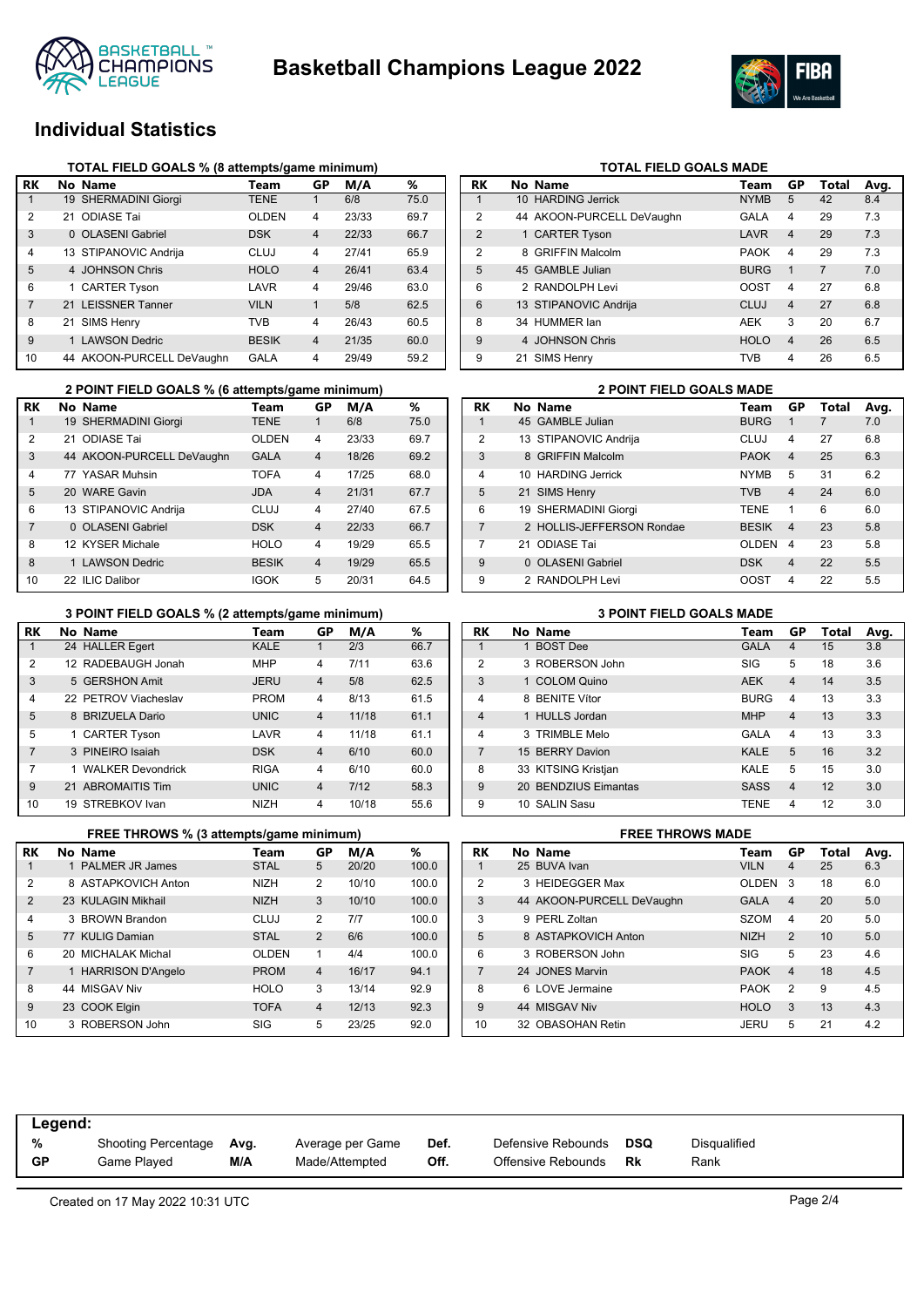



### **Individual Statistics**

|                | <b>TOTAL FIELD GOAL ATTEMPTS</b> |                     |              |                |       |      |  |  |  |
|----------------|----------------------------------|---------------------|--------------|----------------|-------|------|--|--|--|
| RK             |                                  | No Name             | Team         | GP             | Total | Avg. |  |  |  |
| 1              |                                  | 10 HARDING Jerrick  | <b>NYMB</b>  | 5              | 95    | 19.0 |  |  |  |
| $\overline{2}$ |                                  | 8 GRIFFIN Malcolm   | <b>PAOK</b>  | 4              | 68    | 17.0 |  |  |  |
| 3              |                                  | 4 ADAMS Jalen       | <b>JERU</b>  | 5              | 72    | 14.4 |  |  |  |
| 4              |                                  | 50 COLSON Bonzie    | <b>KSK</b>   | 5              | 70    | 14.0 |  |  |  |
| 5              |                                  | 3 HEIDEGGER Max     | <b>OLDEN</b> | 3              | 42    | 14.0 |  |  |  |
| 6              |                                  | 13 JELOVAC Stevan   | AEK          | $\overline{2}$ | 28    | 14.0 |  |  |  |
| 7              |                                  | 5 SIMON Justin      | <b>MHP</b>   | $\overline{4}$ | 55    | 13.8 |  |  |  |
| 7              |                                  | 3 TRIMBLE Melo      | <b>GALA</b>  | $\overline{4}$ | 55    | 13.8 |  |  |  |
| 9              |                                  | 15 WHITEHEAD Isaiah | <b>BESIK</b> | 3              | 41    | 13.7 |  |  |  |
| 10             |                                  | 2 RANDOLPH Levi     | OOST         | 4              | 53    | 13.3 |  |  |  |

|                | <b>3 POINT FIELD GOAL ATTEMPTS</b> |             |                         |       |      |
|----------------|------------------------------------|-------------|-------------------------|-------|------|
| RK             | No Name                            | Team        | GP                      | Total | Avg. |
| 1              | 1 BOST Dee                         | <b>GALA</b> | $\overline{\mathbf{4}}$ | 41    | 10.3 |
| $\overline{2}$ | 3 TRIMBLE Melo                     | GALA        | 4                       | 34    | 8.5  |
| 3              | 3 ROBERSON John                    | <b>SIG</b>  | 5                       | 39    | 7.8  |
| 4              | 4 70RIKS Kristers                  | <b>RIGA</b> | 4                       | 31    | 7.8  |
| 5              | 24 WALLER Antabia                  | <b>IGOK</b> | 5                       | 38    | 7.6  |
| 6              | 1 HULLS Jordan                     | <b>MHP</b>  | 4                       | 30    | 7.5  |
| 6              | 25 MCGEE Tyrus                     | <b>BURG</b> | 4                       | 30    | 7.5  |
| 8              | 20 BENDZIUS Eimantas               | SASS        | 4                       | 29    | 7.3  |
| 8              | 33 DIMSA Tomas                     | <b>TVB</b>  | $\overline{4}$          | 29    | 7.3  |
| 8              | 35 RICHARD Patrick                 | <b>CLUJ</b> | 4                       | 29    | 7.3  |

| RK             | No Name              | Team         | GP             | <b>Total</b> | Avg. |
|----------------|----------------------|--------------|----------------|--------------|------|
| 1              | 21 LEISSNER Tanner   | <b>VILN</b>  | 1              | 5            | 5.0  |
| 1              | 21 MURPHY Kamari     | KALE         | 1              | 5            | 5.0  |
| 3              | 4 JOHNSON Chris      | <b>HOLO</b>  | $\overline{4}$ | 19           | 4.8  |
| 4              | 18 ÖZDEMIROGLU Dogus | <b>DSK</b>   | 4              | 16           | 4.0  |
| $\overline{4}$ | 9 TREIER Kaspar      | <b>SASS</b>  | $\overline{4}$ | 16           | 4.0  |
| 6              | 15 CLARK Cameron     | <b>OLDEN</b> | 3              | 12           | 4.0  |
| 6              | 9 ERDEN Semih        | <b>KSK</b>   | 3              | 12           | 4.0  |
| 6              | 23 KULAGIN Mikhail   | <b>NIZH</b>  | 3              | 12           | 4.0  |
| 6              | 44 MISGAV Niv        | <b>HOLO</b>  | 3              | 12           | 4.0  |
| 10             | 25 DIOP Ousmane      | SASS         | 1              | 4            | 4.0  |

| <b>RK</b> | No Name                          | Team        | GP             | Total          | Avg. |
|-----------|----------------------------------|-------------|----------------|----------------|------|
|           | 24 JONES Marvin                  | <b>PAOK</b> | 4              | $\overline{2}$ | 0.5  |
| 1         | 7 RADZEVICIUS Gytis              | <b>VILN</b> | 4              | 2              | 0.5  |
| 3         | 21 BAKO Ismael                   | <b>MANR</b> | 5              | $\overline{2}$ | 0.4  |
| 3         | 23 STEPHENS De'Shawn             | <b>IGOK</b> | 5              | $\mathfrak{p}$ | 0.4  |
| 5         | 9 CRUZ Pako                      | <b>TOFA</b> | $\overline{4}$ | 1              | 0.3  |
| 5         | <b>14 KAKLAMANAKIS Dimitrios</b> | LAVR        | 4              | 1              | 0.3  |
| 5         | 1 KELLY Rashard                  | <b>JDA</b>  | $\overline{4}$ | 1              | 0.3  |
| 5         | 17 KENNEDY D.J.                  | <b>PROM</b> | 4              | 1              | 0.3  |
| 5         | 3 LOGAN David                    | <b>SASS</b> | $\overline{4}$ | 1              | 0.3  |
| 5         | 21 SIMS Henry                    | TVB         | 4              |                | 0.3  |

| RK             | No Name               | Team        | GP             | Total | Avg. |
|----------------|-----------------------|-------------|----------------|-------|------|
| 1              | 8 GRIFFIN Malcolm     | <b>PAOK</b> | 4              | 52    | 13.0 |
| $\overline{2}$ | 10 HARDING Jerrick    | <b>NYMB</b> | 5              | 63    | 12.6 |
| 3              | 45 GAMBLE Julian      | <b>BURG</b> | 1              | 12    | 12.0 |
| 4              | 5 SIMON Justin        | <b>MHP</b>  | $\overline{4}$ | 45    | 11.3 |
| 5              | 25 BUVA Ivan          | <b>VILN</b> | $\overline{4}$ | 43    | 10.8 |
| 6              | 12 MORIN Yannis       | SIG         | 4              | 41    | 10.3 |
| 7              | 33 PERKINS Nick       | <b>BRIN</b> | $\overline{4}$ | 40    | 10.0 |
| 7              | PERL Zoltan<br>9      | <b>SZOM</b> | 4              | 40    | 10.0 |
| 7              | 13 STIPANOVIC Andrija | CLUJ        | $\overline{4}$ | 40    | 10.0 |
| 10             | 3 GAMBLE Julian       | <b>TENE</b> | 3              | 30    | 10.0 |

**2 POINT FIELD GOAL ATTEMPTS**

### **3 POINT FIELD GOAL ATTEMPTS FREE THROW ATTEMPTS**

| RK             |    | No Name                   | Team         | GP             | Total | Avg. |  |  |  |
|----------------|----|---------------------------|--------------|----------------|-------|------|--|--|--|
| 1              |    | 25 BUVA Ivan              | <b>VILN</b>  | 4              | 30    | 7.5  |  |  |  |
| $\overline{2}$ |    | 3 GAMBLE Julian           | <b>TENE</b>  | 3              | 22    | 7.3  |  |  |  |
| 3              |    | 13 STIPANOVIC Andrija     | CLUJ         | $\overline{4}$ | 28    | 7.0  |  |  |  |
| $\overline{4}$ |    | 3 HEIDEGGER Max           | <b>OLDEN</b> | 3              | 21    | 7.0  |  |  |  |
| 5              |    | 24 JONES Marvin           | <b>PAOK</b>  | $\overline{4}$ | 27    | 6.8  |  |  |  |
| 6              |    | 22 HOGUE Dustin           | CLUJ         | 4              | 25    | 6.3  |  |  |  |
| $\overline{7}$ |    | 32 OBASOHAN Retin         | <b>JERU</b>  | 5              | 31    | 6.2  |  |  |  |
| 8              |    | 44 AKOON-PURCELL DeVaughn | GALA         | 4              | 24    | 6.0  |  |  |  |
| 9              |    | 6 LOVE Jermaine           | <b>PAOK</b>  | $\mathfrak{p}$ | 12    | 6.0  |  |  |  |
| 10             | 21 | ODIASE Tai                | OI DEN       | 4              | 23    | 5.8  |  |  |  |

### **PERSONAL FOULS MINUTES PLAYED**

| RK             |    | No Name              | Team         | GP             | Total   | Avg. |
|----------------|----|----------------------|--------------|----------------|---------|------|
|                |    | 35 RICHARD Patrick   | <b>CLUJ</b>  | $\overline{4}$ | 2:27:15 | 36.8 |
| $\overline{2}$ |    | 15 WHITEHEAD Isaiah  | <b>BESIK</b> | 3              | 1:50:07 | 36.7 |
| 3              |    | 1 LAWSON Dedric      | <b>BESIK</b> | $\overline{4}$ | 2:24:53 | 36.2 |
| 4              |    | 7 RADZEVICIUS Gytis  | <b>VILN</b>  | $\overline{4}$ | 2:22:20 | 35.6 |
| 5              |    | 3 BROWN Brandon      | <b>CLUJ</b>  | $\overline{2}$ | 1:09:40 | 34.8 |
| 6              | 11 | <b>BENKE Szilard</b> | <b>SZOM</b>  | 3              | 1:43:51 | 34.6 |
| $\overline{7}$ |    | 30 STEWART Elijah    | <b>CLUJ</b>  | $\overline{4}$ | 2:18:00 | 34.5 |
| 8              |    | 34 HUMMER Ian        | <b>AEK</b>   | 3              | 1:43:16 | 34.4 |
| 9              |    | 0 BONE Jordan        | <b>BESIK</b> | 3              | 1:41:06 | 33.7 |
| 10             |    | 1 PALMER JR James    | <b>STAL</b>  | 5              | 2:47:23 | 33.5 |

### **DOUBLE DOUBLES OFFENSIVE REBOUNDS**

| RK             | No Name              | Team        | GP             | <b>Total</b>   | Avg. |
|----------------|----------------------|-------------|----------------|----------------|------|
| 1              | 23 STEPHENS De'Shawn | <b>IGOK</b> | 5              | 22             | 4.4  |
| $\overline{2}$ | 29 TYUS Alex         | <b>KSK</b>  | $\overline{2}$ | 8              | 4.0  |
| 3              | 21 MURPHY Kamari     | <b>KALE</b> | 1              | $\overline{4}$ | 4.0  |
| $\overline{4}$ | 7 RADZEVICIUS Gytis  | <b>VILN</b> | 4              | 15             | 3.8  |
| 5              | 22 ILIC Dalibor      | <b>IGOK</b> | 5              | 18             | 3.6  |
| 6              | 6 SEGEV Itay         | <b>JERU</b> | 5              | 15             | 3.0  |
| 7              | 6 KELLER Akos        | <b>SZOM</b> | $\overline{4}$ | 12             | 3.0  |
| 8              | 45 GAMBLE Julian     | <b>BURG</b> | 1              | 3              | 3.0  |
| 8              | 44 MCCOY Brandon     | <b>OOST</b> | 1              | 3              | 3.0  |
| 10             | 5 UDANOH Ike         | SIG         | 5              | 14             | 2.8  |

| Legend:   |                          |     |                  |      |                    |     |              |
|-----------|--------------------------|-----|------------------|------|--------------------|-----|--------------|
| %         | Shooting Percentage Avg. |     | Average per Game | Def. | Defensive Rebounds | DSQ | Disqualified |
| <b>GP</b> | Game Played              | M/A | Made/Attempted   | Off. | Offensive Rebounds | Rk  | Rank         |